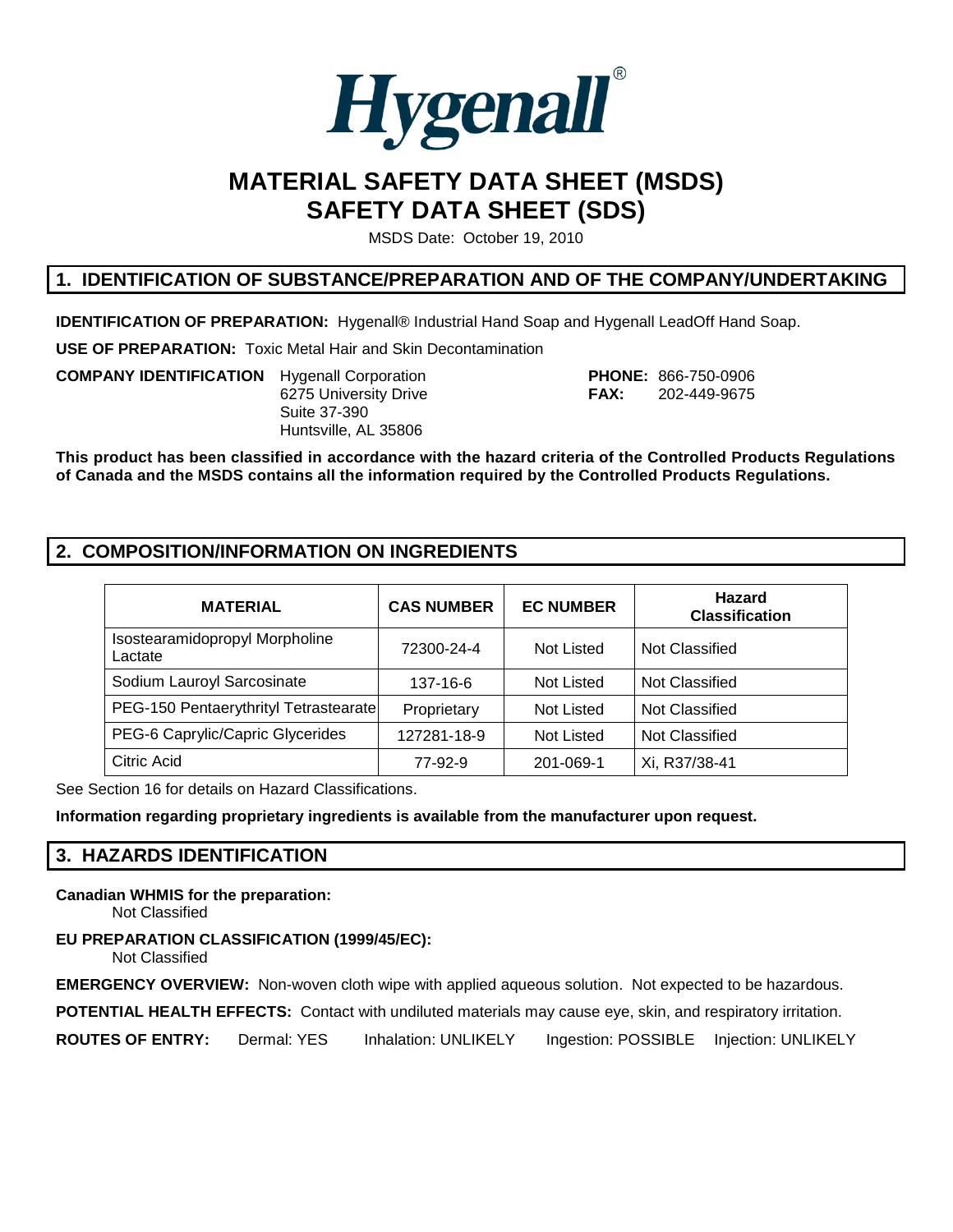## **4. FIRST AID MEASURES**

#### **SEEK IMMEDIATE MEDICAL ATTENTION IF IRRITATION OCCURS.**

**INHALATION:** Inhalation exposure unlikely due to physical form.

**EYES:** Immediately flush eyes with large amounts of temperate water for a minimum of 15 minutes. Consult an ophthalmologist for a more detailed medical evaluation.

**SKIN:** If irritation occurs, wash skin thoroughly with mild soap and room temperature running water. Remove contaminated clothing. Seek immediate medical attention if irritation continues.

**INGESTION:** Not expected to be a significant route of exposure based on expected use. If ingestion occurs, seek immediate medical attention.

**SYMPTOMS OF EXPOSURE:** May include irritation of the eyes and skin.

### **5. FIRE FIGHTING MEASURES**

**EXTINGUISHING MEDIA:** No limitations.

**FIRE FIGHTING EQUIPMENT:** No special protective equipment needed beyond routine firefighting gear.

## **6. ACCIDENTAL RELEASE MEASURES**

**GENERAL:** Avoid contact with eyes. Clean up with inert absorbent material. Sweep or scrape into approved container for proper disposal. See Section 13 for Disposal Considerations.

### **7. HANDLING AND STORAGE**

**HANDLING:** Avoid contact with eyes. Do not eat, drink, or smoke while handling this product.

**STORAGE:** Store in a tightly closed container and protect from heating and freezing.

## **8. EXPOSURE CONTROLS/PERSONAL PROTECTION**

|                                           | <b>EXPOSURE LIMITS*</b> |                                |                          |
|-------------------------------------------|-------------------------|--------------------------------|--------------------------|
| <b>MATERIAL</b>                           | OSHA PEL <sup>(a)</sup> | <b>ACGIH TLV<sup>(b)</sup></b> | NIOSH REL <sup>(c)</sup> |
| Citric Acid                               | None Established        | None Established               | None Established         |
| Isostearamidopropyl Morpholine<br>Lactate | None Established        | None Established               | None Established         |
| Sodium Lauroyl Sarcosinate                | None Established        | Non Established                | None Established         |
| PEG-150 Pentaerythrityl<br>Tetrastearate  | None Established        | None Established               | None Established         |
| PEG-6 Caprylic/Capric<br>Glycerides       | None Established        | None Established               | None Established         |
|                                           |                         |                                |                          |

#### **\*See Section 15 for additional Occupational Exposure Limits (OELs).**

(a) U.S. Department of Labor, Occupational Safety and Health Administration, permissible exposure limit (PEL); (b) American Conference of Governmental Industrial Hygienists', threshold limit value (TLV); (c) National Institute for Occupational Safety and Health, recommended exposure limit (REL).

#### **ENGINEERING CONTROLS:**

None required with normal handling or consumer use.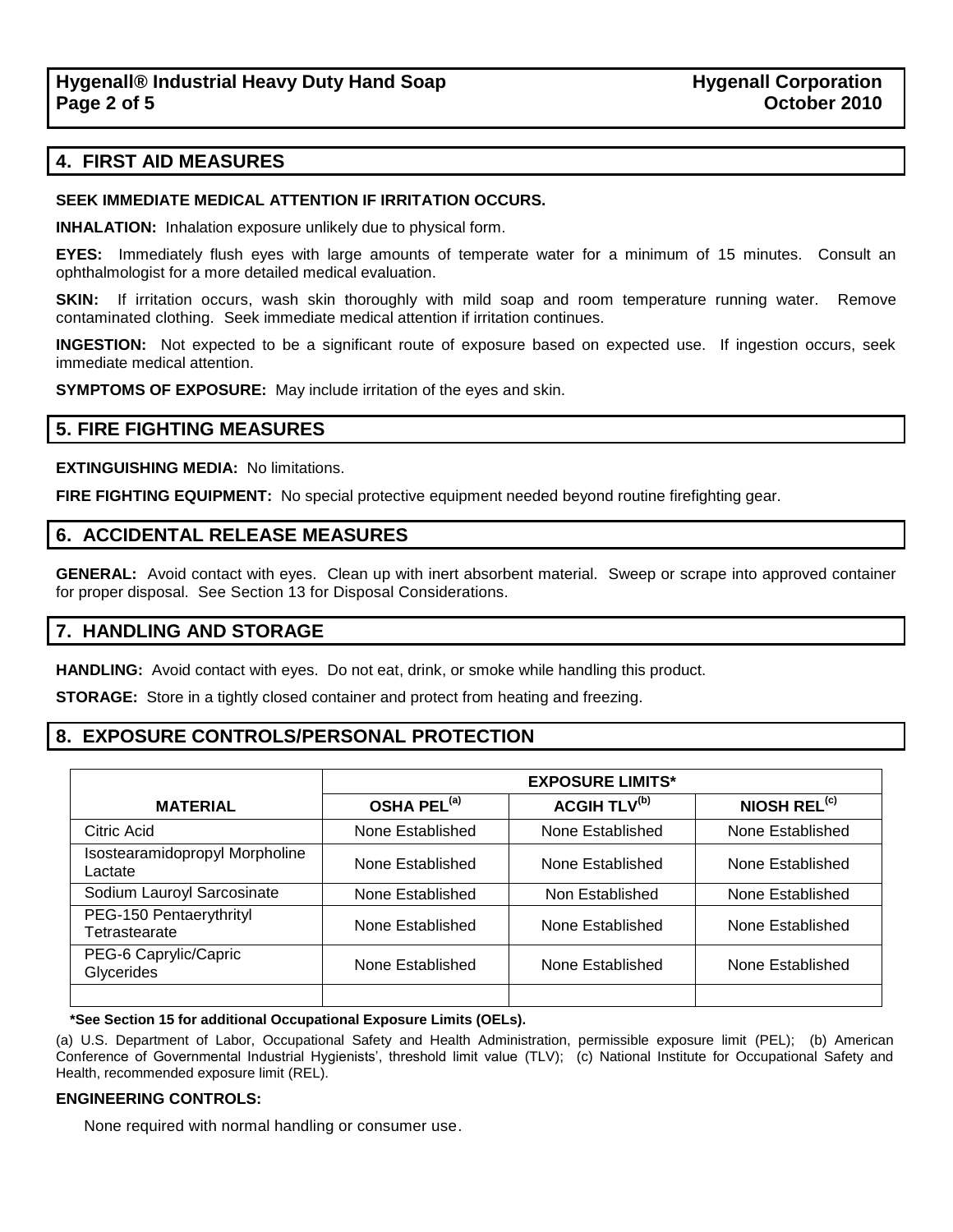### **EXPOSURE CONTROLS/PERSONAL PROTECTION (continued)**

#### **PERSONAL PROTECTIVE EQUIPMENT:**

RESPIRATORY PROTECTION: None required under normal handling or consumer use.

SKIN PROTECTION: None required under normal handling or consumer use.

EYE PROTECTION: None required under normal handling or consumer use.

WORK/HYGIENE PRACTICES: Good personal hygiene should be exercised by all users of this product to minimize potential dermal exposures.

## **9. PHYSICAL AND CHEMICAL PROPERTIES**

| Appearance:                                    | Gold color aqueous solution |
|------------------------------------------------|-----------------------------|
| Odor:                                          | Not Applicable              |
| Odor Threshold:                                | Not Applicable              |
| Boiling Point:                                 | Approx. 100°C or 212°F      |
| Flash Point:                                   | Not Applicable              |
| Auto-ignition Temperature:                     | Not Applicable              |
| Lower Explosive Limit (LEL):                   | Not Applicable              |
| Upper Explosive Limit (UEL):                   | Not Applicable              |
| Vapor Pressure:                                | Not Determined              |
| Specific Gravity:                              | Not Determined              |
| Total Volatile Organic Compounds (TVOC) (G/L): | Not Applicable              |
| Solubility in Water:                           | Soluble                     |
| <b>Partition Coefficient:</b>                  | Not Determined              |
| Viscosity of Solution:                         | Not Determined              |
| Vapor density (Air=1.0):                       | Not Determined              |
| Percent Volatility:                            | Not Applicable              |

## **10. STABILITY AND REACTIVITY**

**This material is stable under expected conditions of use, handling and storage.**

**CONDITIONS TO AVOID:** Avoid contact with incompatible materials and extreme temperatures. Hazardous polymerization will not occur.

**INCOMPATIBLE MATERIALS:** Oxidizing agents, reducing agents, metals, alkalis.

**HAZARDOUS DECOMPOSITION: CO<sub>X</sub>, NO<sub>X</sub>.** 

**EXOTHERMIC REACTION FIGHTING PROCEDURES:** Not expected to occur.

## **11. TOXICOLOGICAL INFORMATION**

#### **NO DATA AVAILABLE ON THE SPECIFIC MIXTURE.**

#### **CITRIC ACID**

NIOSH RTECS No.: GE7350000 Acute Effects of Overexposure: May cause eye, skin, and respiratory and digestive tract irritation. Chronic Effects of Overexposure: None expected. Target Organs: Eyes, skin, respiratory system. Carcinogenicity: Not listed as a carcinogen by IARC, ACGIH, NTP, OSHA, or NIOSH. Toxicity Data: Rat-Oral  $LD_{50} = 3,000$  mg/kg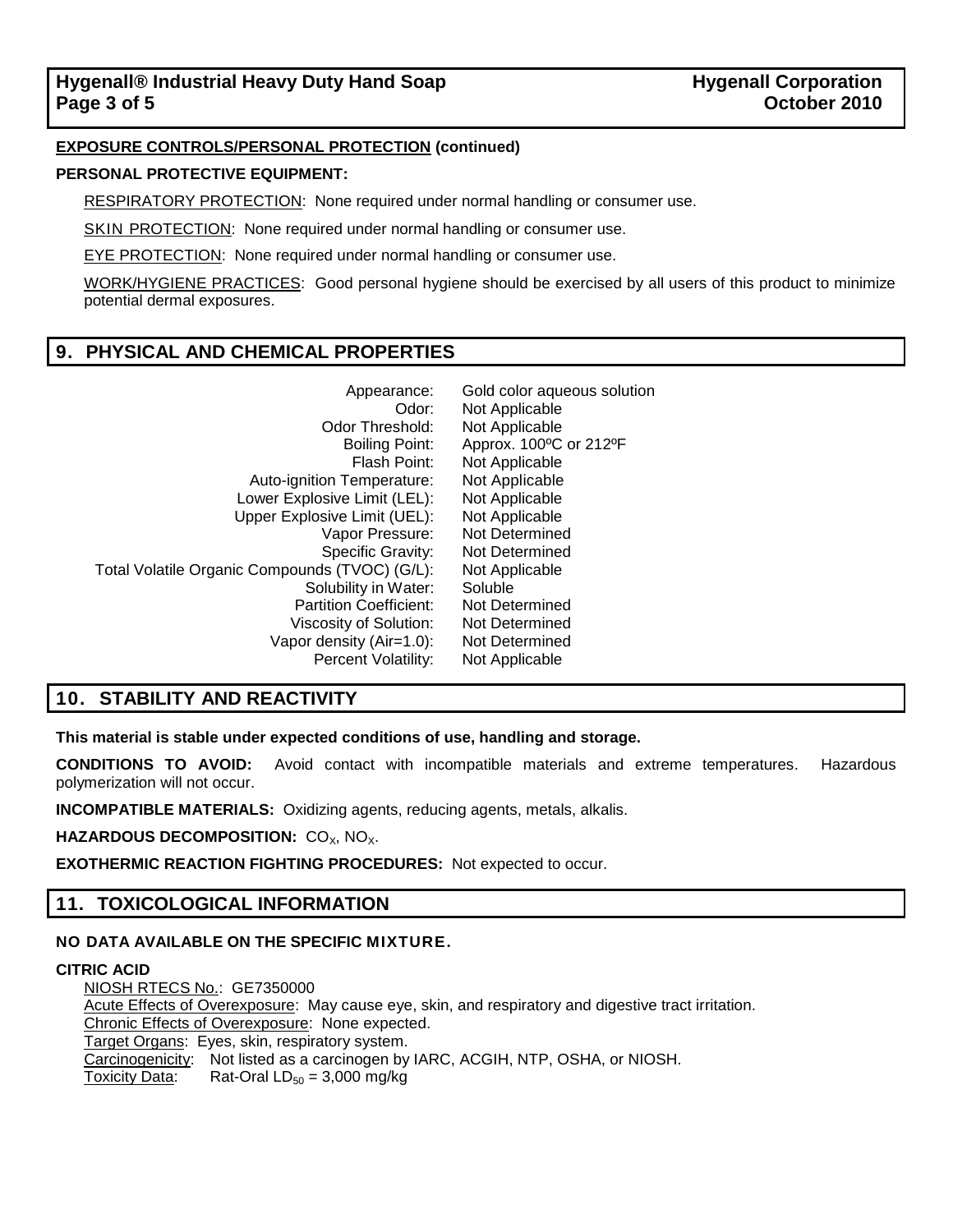#### **TOXICOLOGICAL INFORMATION (continued)**

#### **ISOSTEARAMIDOPROPYL MORPHOLINE LACTATE**

NIOSH RTECS No.: Not Listed Acute Effects of Overexposure: May cause eye and skin irritation. Chronic Effects of Overexposure: No information available in sources utilized. Target Organs: Eyes, skin. Carcinogenicity: Not listed as a carcinogen by IARC, ACGIH, NTP, OSHA, or NIOSH. Toxicity Data: Rat-Oral  $LD_{50} > 5,000$  mg/kg

## **12. ECOLOGICAL INFORMATION**

#### **NO DATA AVAILABLE ON THE SPECIFIC MIXTURE.**

#### **CITRIC ACID**

Ecotoxicity:  $LC_{50}(48h)$  440 mg/l Carp Mobility: Soluble in water. Persistence and Degradability: No information available in sources utilized. Bioaccumulation Potential: No information available in sources utilized.

#### **ISOSTEARAMIDOPROPYL MORPHOLINE LACTATE**

No information available in sources utilized.

#### **SODIUM LAUROYL SARCOSINATE**

No information available in sources utilized.

## **13. DISPOSAL CONSIDERATIONS**

**GENERAL:** Follow all applicable local, national, provincial, territorial, and international regulations. As supplied, this material is not regulated as a hazardous waste under the US EPA Resource Conservation and Recovery Act (RCRA). Refer to the European Waste Catalog (EWC) for appropriate waste code(s).

### **14. TRANSPORT INFORMATION**

**Not regulated by US DOT, ICAO/IATA, RID/ADR, IMDG, Canada TDG**

## **15. REGULATORY INFORMATION**

**CANADIAN ENVIRONMENTAL PROTECTION ACT:** All of the components of this product are listed on the Canadian Domestic Substances List (DSL).

**EPA TOXIC SUBSTANCES CONTROL ACT (TSCA) STATUS:** Isostearamidopropyl Morpholine Lactate is not listed on the TSCA inventory. Sodium Lauroyl Sarcosinate is not listed on the TSCA inventory.

**EUROPEAN INVENTORY OF EXISTING COMMERCIAL CHEMICAL SUBSTANCES (EINECS):** Isostearamidopropyl Morpholine Lactate is not listed on the EINECS inventory. Sodium Lauroyl Sarcosinate not listed on the EINECS inventory (Polymer)

SARA 312: No reportable components.

SARA 313: No reportable components.

California Proposition 65: Ethylene oxide <1 ppm, 1, 4 Dioxane <10 ppm

May contain trace levels of formaldehyde and acetaldehyde.

**ADDITIONAL OCCUPATIONAL EXPOSURE LIMITS (OELs).** There are currently no established international OELs for the components of this product.